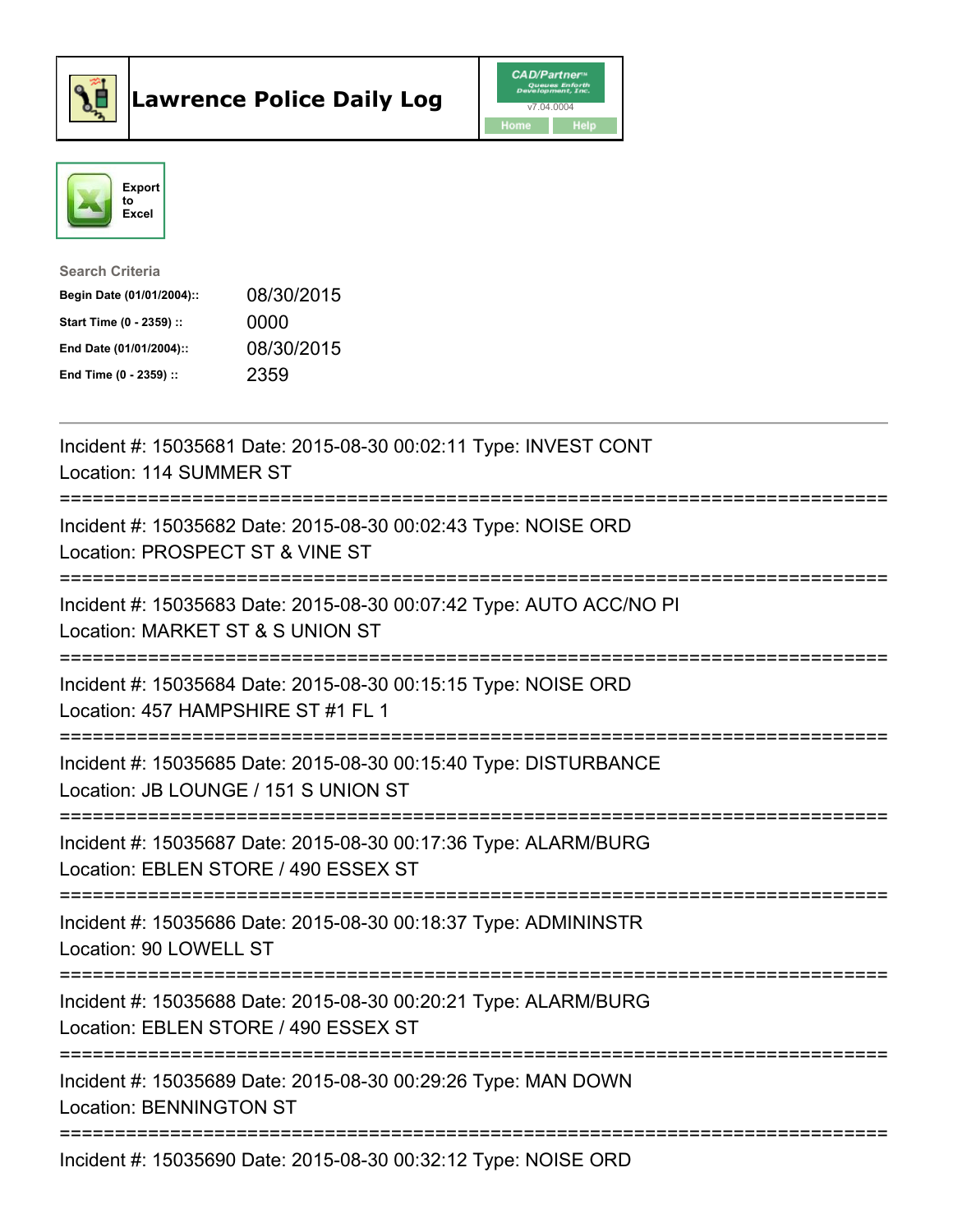Location: PROSPECT ST & VINE ST =========================================================================== Incident #: 15035691 Date: 2015-08-30 00:34:59 Type: NOISE ORD Location: 48 SARATOGA ST =========================================================================== Incident #: 15035692 Date: 2015-08-30 00:37:20 Type: NOISE ORD Location: 56 UNION ST =========================================================================== Incident #: 15035693 Date: 2015-08-30 00:40:00 Type: M/V STOP Location: 122 SALEM ST =========================================================================== Incident #: 15035694 Date: 2015-08-30 00:42:21 Type: NOISE ORD Location: HAVERHILL ST & PROSPECT ST =========================================================================== Incident #: 15035695 Date: 2015-08-30 00:42:52 Type: DISTURBANCE Location: 550 BROADWAY #108 =========================================================================== Incident #: 15035696 Date: 2015-08-30 00:48:13 Type: NOISE ORD Location: 94 PARK ST =========================================================================== Incident #: 15035697 Date: 2015-08-30 00:54:59 Type: DISTURBANCE Location: 69 PLEASANT ST =========================================================================== Incident #: 15035698 Date: 2015-08-30 01:10:04 Type: NOISE ORD Location: 31 KENDALL ST FL 3 =========================================================================== Incident #: 15035699 Date: 2015-08-30 01:14:55 Type: DISTURBANCE Location: 78 PARK ST =========================================================================== Incident #: 15035700 Date: 2015-08-30 01:17:08 Type: E911 HANGUP Location: 71 PLEASANT ST =========================================================================== Incident #: 15035701 Date: 2015-08-30 01:20:22 Type: NOISE ORD Location: 230 BAILEY ST =========================================================================== Incident #: 15035702 Date: 2015-08-30 01:21:59 Type: ALARMS Location: MELLO MARKET / 187 LAWRENCE ST =========================================================================== Incident #: 15035703 Date: 2015-08-30 01:25:16 Type: ALARMS Location: SIMPSON BROTHERS / 45 S CANAL ST =========================================================================== Incident #: 15035705 Date: 2015-08-30 01:34:29 Type: M/V STOP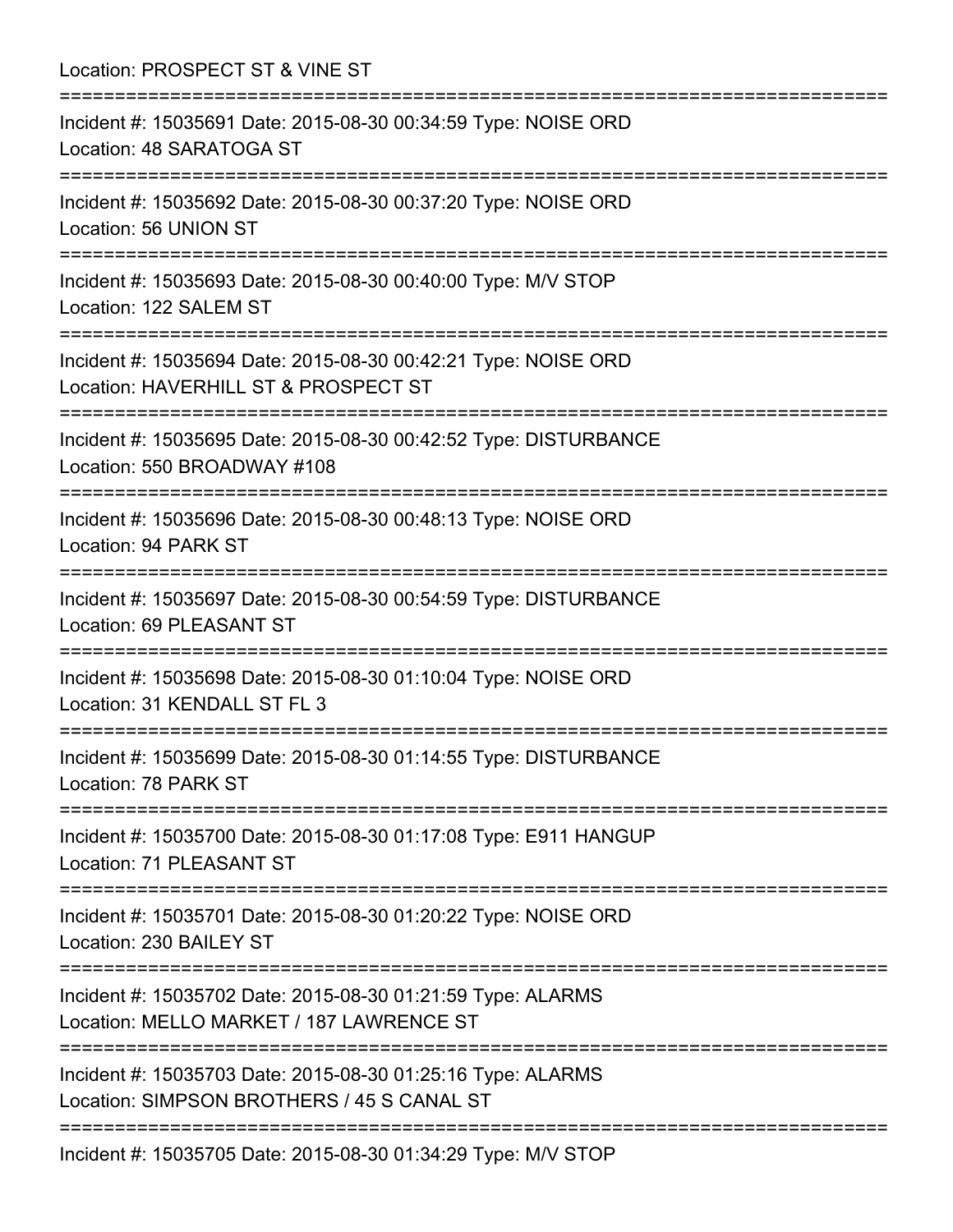=========================================================================== Incident #: 15035704 Date: 2015-08-30 01:34:36 Type: NOISE ORD Location: BUSWELL ST & KNOX ST =========================================================================== Incident #: 15035706 Date: 2015-08-30 01:42:49 Type: SUS PERS/MV Location: MASS REG 2SS283 / MARKET ST & S UNION ST =========================================================================== Incident #: 15035707 Date: 2015-08-30 01:56:32 Type: ALARMS Location: 59 ESSEX ST =========================================================================== Incident #: 15035708 Date: 2015-08-30 02:10:02 Type: M/V STOP Location: ESSEX ST & JACKSON ST =========================================================================== Incident #: 15035709 Date: 2015-08-30 02:11:49 Type: M/V STOP Location: BAILEY ST & BLANCHARD ST =========================================================================== Incident #: 15035710 Date: 2015-08-30 02:13:09 Type: M/V STOP Location: HAVERHILL ST & JACKSON ST =========================================================================== Incident #: 15035711 Date: 2015-08-30 02:14:29 Type: M/V STOP Location: LOWELL ST =========================================================================== Incident #: 15035712 Date: 2015-08-30 02:15:08 Type: NOISE ORD Location: 85 HAMPSHIRE ST =========================================================================== Incident #: 15035713 Date: 2015-08-30 02:18:53 Type: THREATS Location: LAWRENCE GENERAL HOSPITAL / 1 GENERAL ST =========================================================================== Incident #: 15035714 Date: 2015-08-30 02:23:52 Type: M/V STOP Location: AMESBURY ST & CANAL ST =========================================================================== Incident #: 15035715 Date: 2015-08-30 02:28:08 Type: NOISE ORD Location: 11 LAWRENCE ST =========================================================================== Incident #: 15035716 Date: 2015-08-30 02:40:45 Type: NOISE ORD Location: 385 HAMPSHIRE ST =========================================================================== Incident #: 15035717 Date: 2015-08-30 02:42:15 Type: NOISE ORD Location: 76 SALEM ST FL 1 =========================================================================== Incident #: 15035718 Date: 2015-08-30 02:54:42 Type: M/V STOP

Location: MARGIN ST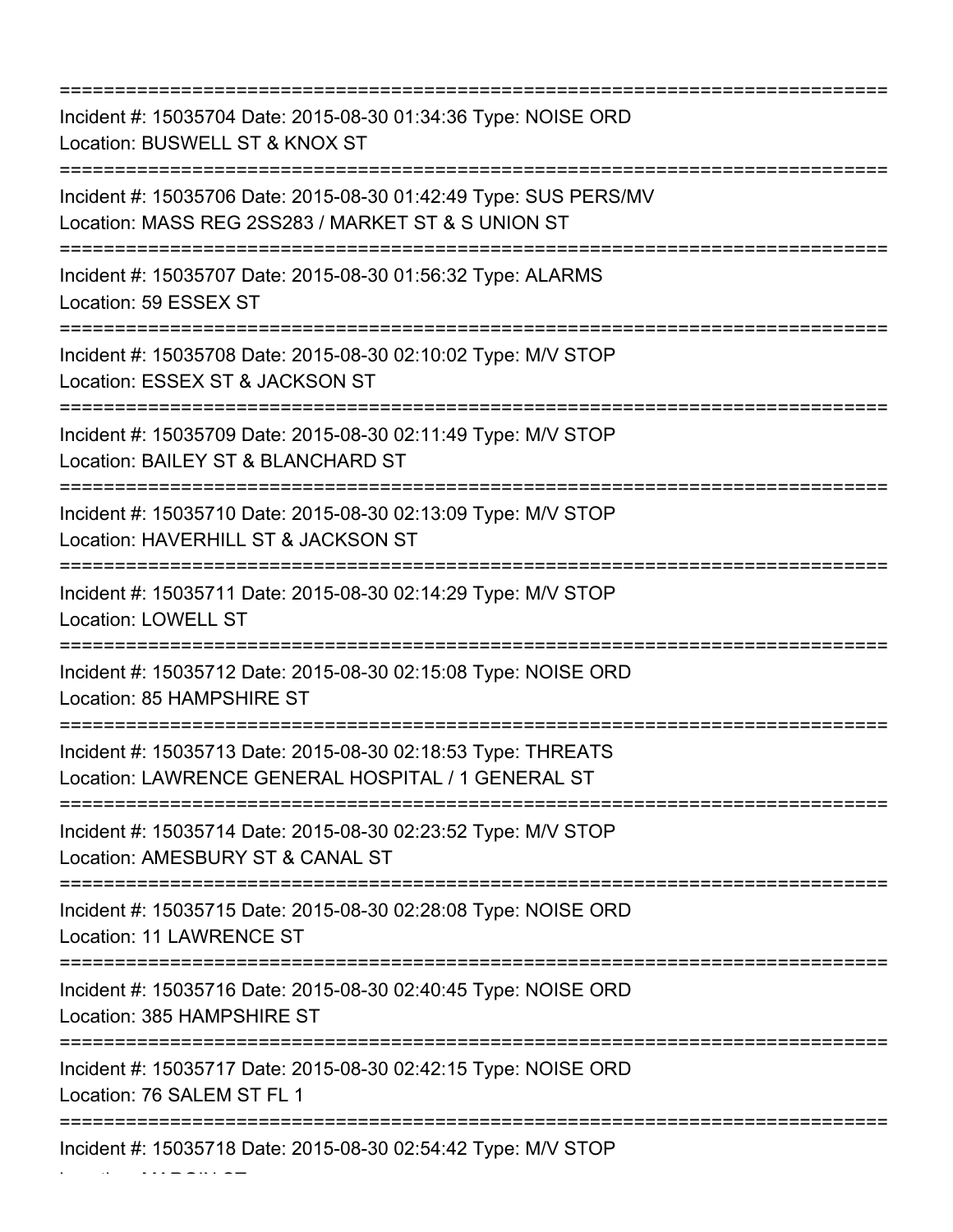| --------------------------------------                                                                                                 |
|----------------------------------------------------------------------------------------------------------------------------------------|
| Incident #: 15035719 Date: 2015-08-30 02:55:14 Type: NOISE ORD<br>Location: 68 BERKELEY ST FL 2                                        |
| Incident #: 15035720 Date: 2015-08-30 02:57:07 Type: SUS PERS/MV<br>Location: 75 BYRON AV                                              |
| Incident #: 15035721 Date: 2015-08-30 03:01:35 Type: M/V STOP<br>Location: FERRY ST & MARSTON ST<br>===============================    |
| Incident #: 15035722 Date: 2015-08-30 03:14:37 Type: M/V STOP<br>Location: AMESBURY ST & HAVERHILL ST<br>.---------------------------- |
| Incident #: 15035723 Date: 2015-08-30 03:17:31 Type: DOMESTIC/PAST<br>Location: 196 FARNHAM ST FL 2                                    |
| Incident #: 15035724 Date: 2015-08-30 03:24:01 Type: SUS PERS/MV<br>Location: 83 WESLEY ST                                             |
| Incident #: 15035725 Date: 2015-08-30 03:24:54 Type: B&E/MV/PROG<br>Location: 83 WESLEY ST                                             |
| Incident #: 15035726 Date: 2015-08-30 04:10:46 Type: NOISE ORD<br>Location: 192 GARDEN ST FL 3                                         |
| Incident #: 15035727 Date: 2015-08-30 04:12:02 Type: FIGHT<br>Location: LOWELL ST & WINTER ST                                          |
| Incident #: 15035728 Date: 2015-08-30 04:17:50 Type: DISTURBANCE<br>Location: 104 E CAMBRIDGE ST                                       |
| Incident #: 15035729 Date: 2015-08-30 04:57:44 Type: AUTO ACC/UNK PI<br><b>Location: MARSTON ST</b>                                    |
| Incident #: 15035730 Date: 2015-08-30 05:17:05 Type: M/V STOP<br>Location: AMESBURY ST & HAVERHILL ST                                  |
| Incident #: 15035731 Date: 2015-08-30 05:18:22 Type: DISTURBANCE<br>Location: 6 E HAVERHILL ST FL 3                                    |
| Incident #: 15035732 Date: 2015-08-30 05:34:32 Type: UNWANTEDGUEST                                                                     |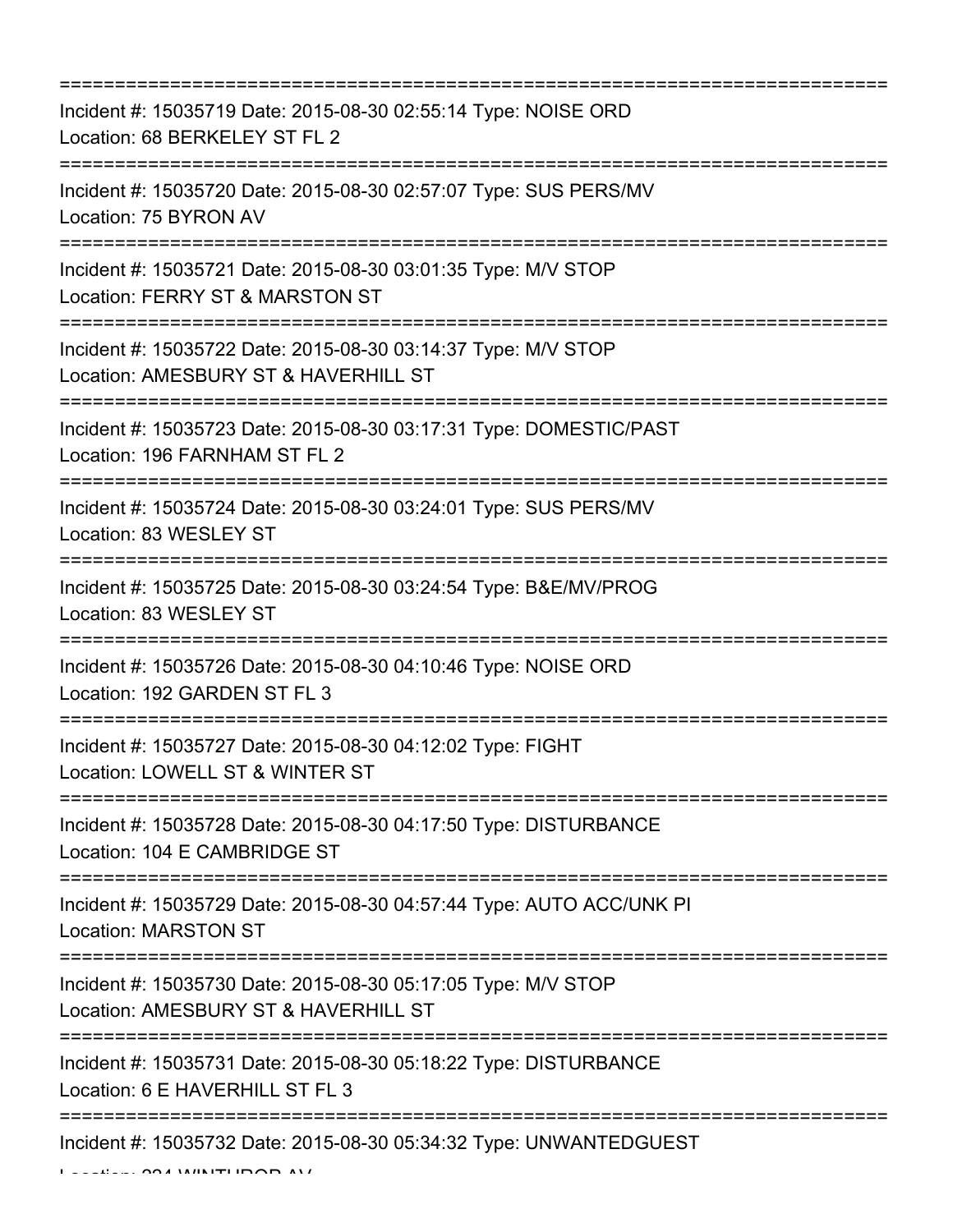=========================================================================== Incident #: 15035733 Date: 2015-08-30 06:26:37 Type: DRUG VIO Location: 141 AMESBURY ST #404 =========================================================================== Incident #: 15035734 Date: 2015-08-30 07:16:44 Type: ALARMS Location: MELLO MARKET / 187 LAWRENCE ST =========================================================================== Incident #: 15035735 Date: 2015-08-30 07:49:19 Type: ALARMS Location: PARTHUM SCHOOL / 255 E HAVERHILL ST =========================================================================== Incident #: 15035736 Date: 2015-08-30 08:04:51 Type: FIGHT Location: PORTLAND ST =========================================================================== Incident #: 15035737 Date: 2015-08-30 08:17:35 Type: MAL DAMAGE Location: 16 KRESS ST =========================================================================== Incident #: 15035738 Date: 2015-08-30 08:53:59 Type: ALARMS Location: 145 LAWRENCE ST =========================================================================== Incident #: 15035739 Date: 2015-08-30 09:23:44 Type: DISTURBANCE Location: 217 E HAVERHILL ST FL 2 =========================================================================== Incident #: 15035740 Date: 2015-08-30 09:24:51 Type: HIT & RUN M/V Location: LEO & SONS AUTO REPAIR / 139 S BROADWAY =========================================================================== Incident #: 15035741 Date: 2015-08-30 09:46:32 Type: ALARM/BURG Location: GARCIA RESD / 59 DORCHESTER ST =========================================================================== Incident #: 15035742 Date: 2015-08-30 09:59:18 Type: GENERAL SERV Location: 38 ORCHARD ST =========================================================================== Incident #: 15035743 Date: 2015-08-30 10:14:18 Type: AUTO ACC/NO PI Location: 892 ESSEX ST =========================================================================== Incident #: 15035744 Date: 2015-08-30 10:16:01 Type: GENERAL SERV Location: 202 CYPRESS AV =========================================================================== Incident #: 15035745 Date: 2015-08-30 10:23:27 Type: ALARM/BURG Location: PAYLESS SHOES / 700 ESSEX ST =========================================================================== Incident #: 15035746 Date: 2015-08-30 10:30:59 Type: MEDIC SUPPORT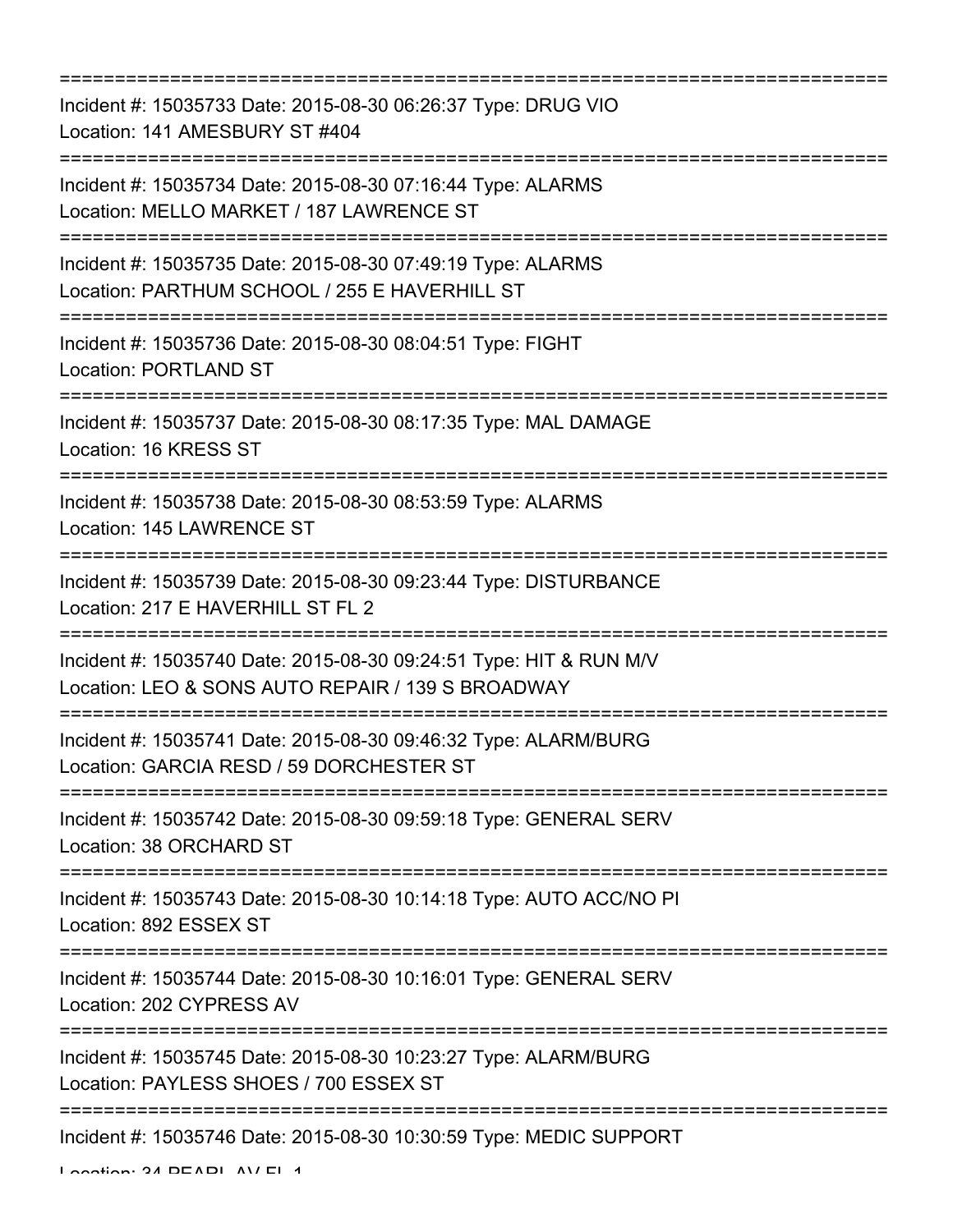| Incident #: 15035747 Date: 2015-08-30 10:34:04 Type: DOMESTIC/PROG<br>Location: 192 BRUCE ST FL 2NDFL<br>========================            |
|----------------------------------------------------------------------------------------------------------------------------------------------|
| Incident #: 15035748 Date: 2015-08-30 10:45:09 Type: SUS PERS/MV<br>Location: 352 HAMPSHIRE ST<br>----------------------------               |
| Incident #: 15035749 Date: 2015-08-30 11:29:47 Type: MAL DAMAGE<br>Location: 439 RIVERSIDE DR FL 3RDFL                                       |
| Incident #: 15035750 Date: 2015-08-30 11:46:28 Type: ALARM/BURG<br>Location: SUPERIOR CLEANERS / 37 ESSEX ST                                 |
| Incident #: 15035751 Date: 2015-08-30 11:48:18 Type: MEDIC SUPPORT<br>Location: 14 HIGHLAWN AV                                               |
| Incident #: 15035752 Date: 2015-08-30 12:08:36 Type: M/V STOP<br>Location: EXETER ST & WINTHROP AV                                           |
| ==================================<br>Incident #: 15035753 Date: 2015-08-30 12:14:51 Type: UNWANTEDGUEST<br>Location: 434 HOWARD ST FL 2NDFL |
| Incident #: 15035754 Date: 2015-08-30 12:17:52 Type: SUS PERS/MV<br>Location: BARNARD RD & DEBBIE LN                                         |
| Incident #: 15035755 Date: 2015-08-30 12:33:44 Type: SUICIDE ATTEMPT<br>Location: 41 MANCHESTER ST FL 2                                      |
| Incident #: 15035756 Date: 2015-08-30 12:40:42 Type: STOL/MV/PAS<br>Location: 37 ORCHARD ST                                                  |
| Incident #: 15035757 Date: 2015-08-30 12:57:22 Type: M/V STOP<br>Location: BROADWAY & LOWELL ST                                              |
| Incident #: 15035758 Date: 2015-08-30 12:59:31 Type: ALARM/BURG<br>Location: GUERRERO RESD / 6 W HAWLEY ST                                   |
| Incident #: 15035759 Date: 2015-08-30 13:01:16 Type: MEDIC SUPPORT<br>Location: ST. ANNS GROUP HOME / 595 HAVERHILL ST                       |
| Incident #: 15035760 Date: 2015-08-30 13:18:47 Type: MEDIC SUPPORT<br>Location: CVS / 266 BROADWAY                                           |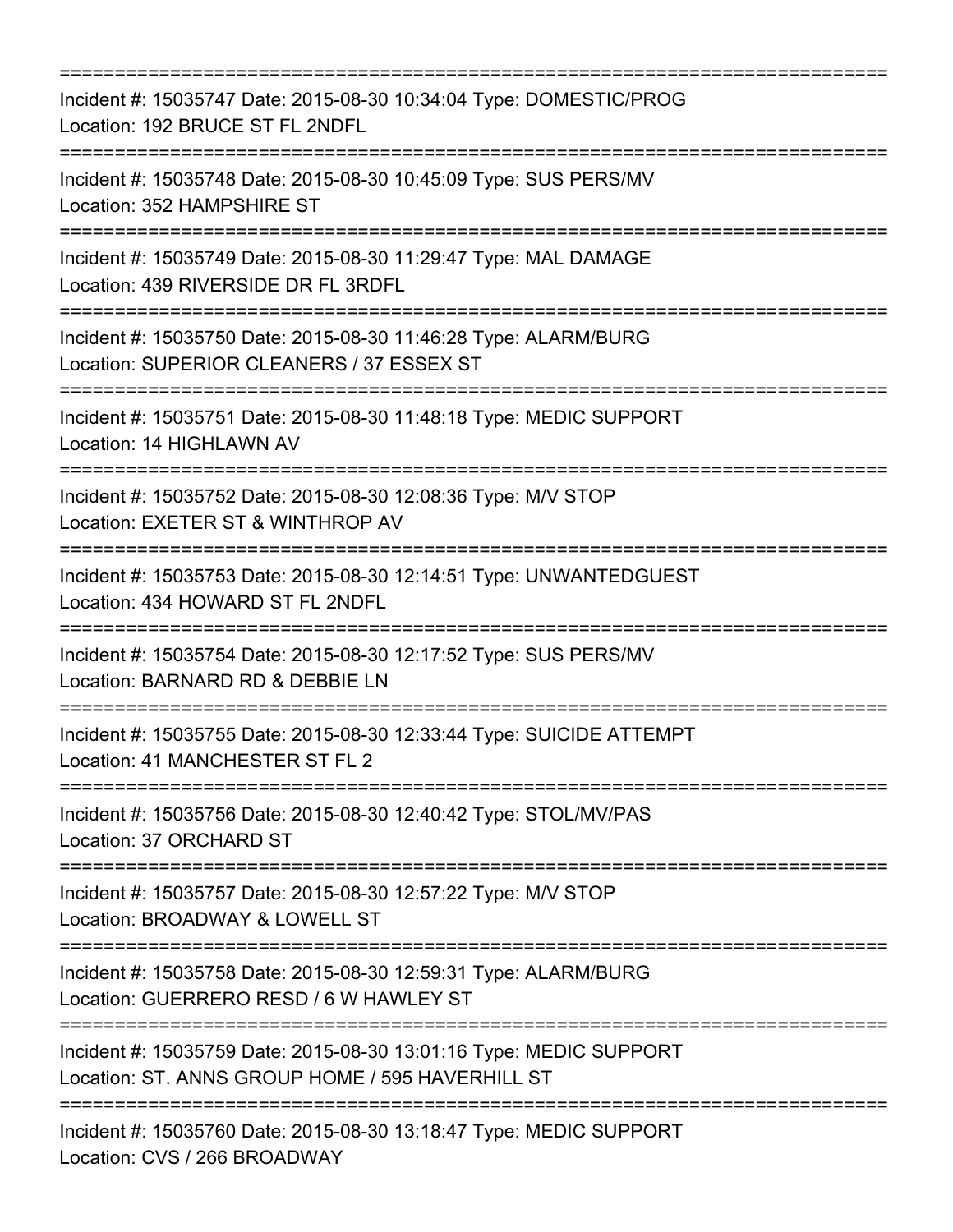Incident #: 15035761 Date: 2015-08-30 13:28:21 Type: AUTO ACC/NO PI Location: BROADWAY & LAKE ST =========================================================================== Incident #: 15035762 Date: 2015-08-30 13:36:03 Type: INVEST CONT Location: DURHAM ST & S BROADWAY =========================================================================== Incident #: 15035763 Date: 2015-08-30 13:39:43 Type: NOTIFICATION Location: 50 FOREST ST =========================================================================== Incident #: 15035764 Date: 2015-08-30 13:43:09 Type: ALARM/HOLD Location: DUNKIN DONUTS / 123 LAWRENCE ST =========================================================================== Incident #: 15035765 Date: 2015-08-30 13:46:24 Type: TRESPASSING Location: CVS PHARMACY / 266 BROADWAY =========================================================================== Incident #: 15035766 Date: 2015-08-30 13:52:56 Type: LARCENY/PAST Location: 105 JACKSON ST =========================================================================== Incident #: 15035767 Date: 2015-08-30 14:45:21 Type: ALARMS Location: NEW ENGLAND PRETZEL / 75 BAY STATE RD =========================================================================== Incident #: 15035768 Date: 2015-08-30 15:14:47 Type: RECOV/STOL/MV Location: 1 MILL ST =========================================================================== Incident #: 15035769 Date: 2015-08-30 15:23:04 Type: LARCENY/PAST Location: 13 BEDFORD ST =========================================================================== Incident #: 15035770 Date: 2015-08-30 15:33:44 Type: SUS PERS/MV Location: 120 HOWARD ST #APT2 =========================================================================== Incident #: 15035771 Date: 2015-08-30 15:51:34 Type: TRESPASSING Location: 77 S UNION ST =========================================================================== Incident #: 15035772 Date: 2015-08-30 16:05:34 Type: ALARM/BURG Location: 295 ESSEX ST =========================================================================== Incident #: 15035773 Date: 2015-08-30 16:15:34 Type: STOL/MV/PAS Location: BERKELEY ST & SWAN ST =========================================================================== Incident #: 15035774 Date: 2015-08-30 16:18:14 Type: DISTURBANCE Location: 40 LAWRENCE ST #319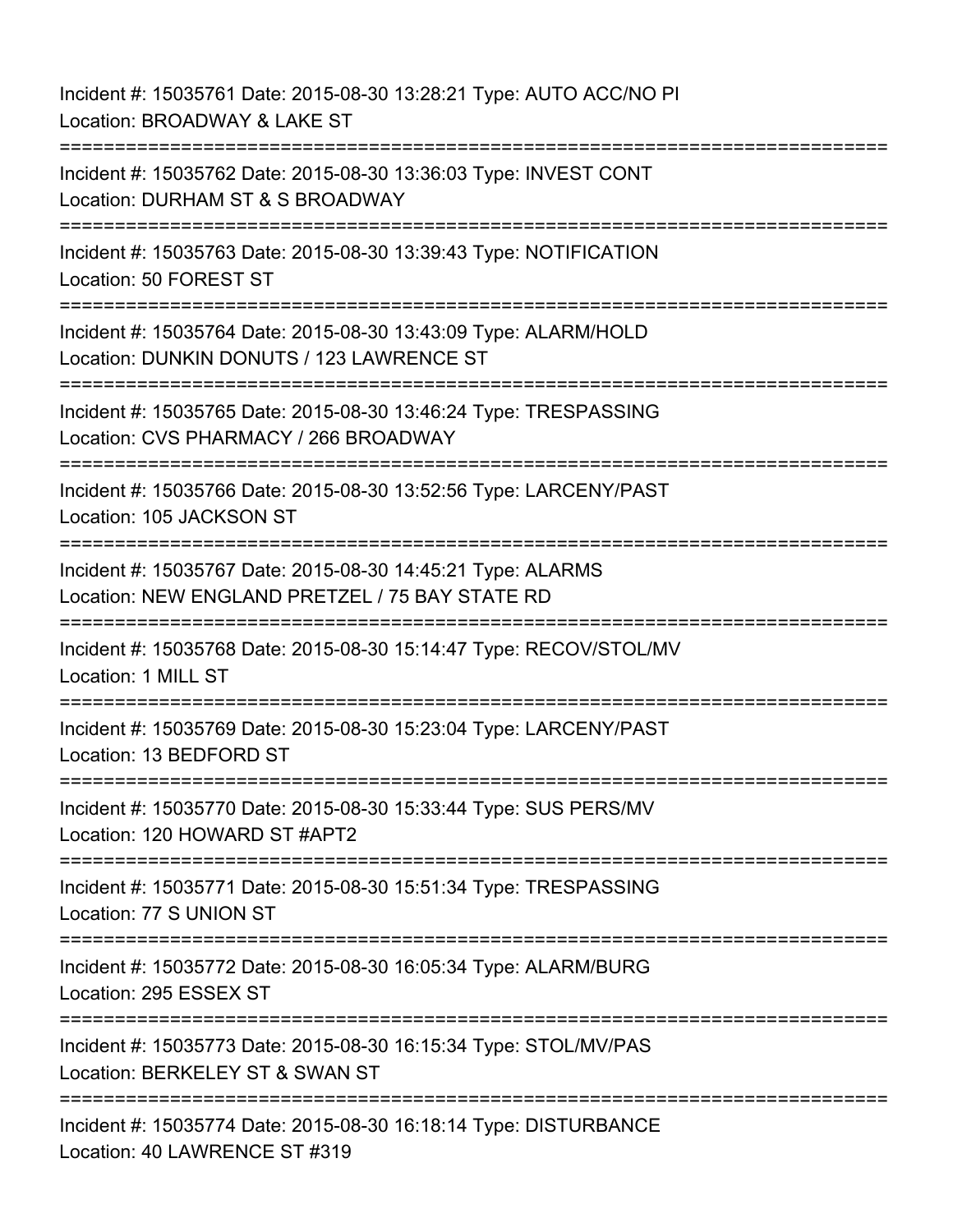Incident #: 15035775 Date: 2015-08-30 16:19:22 Type: LOUD NOISE Location: ABBOTT ST & FOSTER ST =========================================================================== Incident #: 15035776 Date: 2015-08-30 16:29:57 Type: DOMESTIC/PROG Location: 153 ANDOVER ST FL 2NDFL =========================================================================== Incident #: 15035777 Date: 2015-08-30 16:46:40 Type: 209A/VIOLATION Location: 140 FARNHAM ST =========================================================================== Incident #: 15035778 Date: 2015-08-30 16:58:29 Type: NOISE ORD Location: ELM ST & JACKSON ST =========================================================================== Incident #: 15035779 Date: 2015-08-30 17:03:01 Type: NOISE ORD Location: 73 PEARL ST =========================================================================== Incident #: 15035780 Date: 2015-08-30 17:07:09 Type: DISTURBANCE Location: DREAM TEAM BARBER SHOP / 208 BROADWAY #4 =========================================================================== Incident #: 15035781 Date: 2015-08-30 17:14:38 Type: MAN DOWN Location: LAWRENCE ST & OAK ST =========================================================================== Incident #: 15035782 Date: 2015-08-30 17:19:55 Type: ALARM/BURG Location: 1ST BAPTIST HATIAN CHURCH / 150 GARDEN ST =========================================================================== Incident #: 15035783 Date: 2015-08-30 17:23:14 Type: AUTO ACC/UNK PI Location: CANAL ST & MARSTON ST =========================================================================== Incident #: 15035784 Date: 2015-08-30 17:25:08 Type: AUTO ACC/PED Location: MARSTON ST & PROSPECT ST =========================================================================== Incident #: 15035785 Date: 2015-08-30 17:26:51 Type: WARRANT SERVE Location: 140 FARNHAM ST =========================================================================== Incident #: 15035786 Date: 2015-08-30 17:30:31 Type: SUICIDE ATTEMPT Location: 7 THORNTON AV FL 2 =========================================================================== Incident #: 15035787 Date: 2015-08-30 17:31:29 Type: NOISE ORD Location: 1 W LOWELL ST =========================================================================== Incident #: 15035788 Date: 2015-08-30 17:46:54 Type: NOISE ORD Location: 113 JACKSON ST FL 3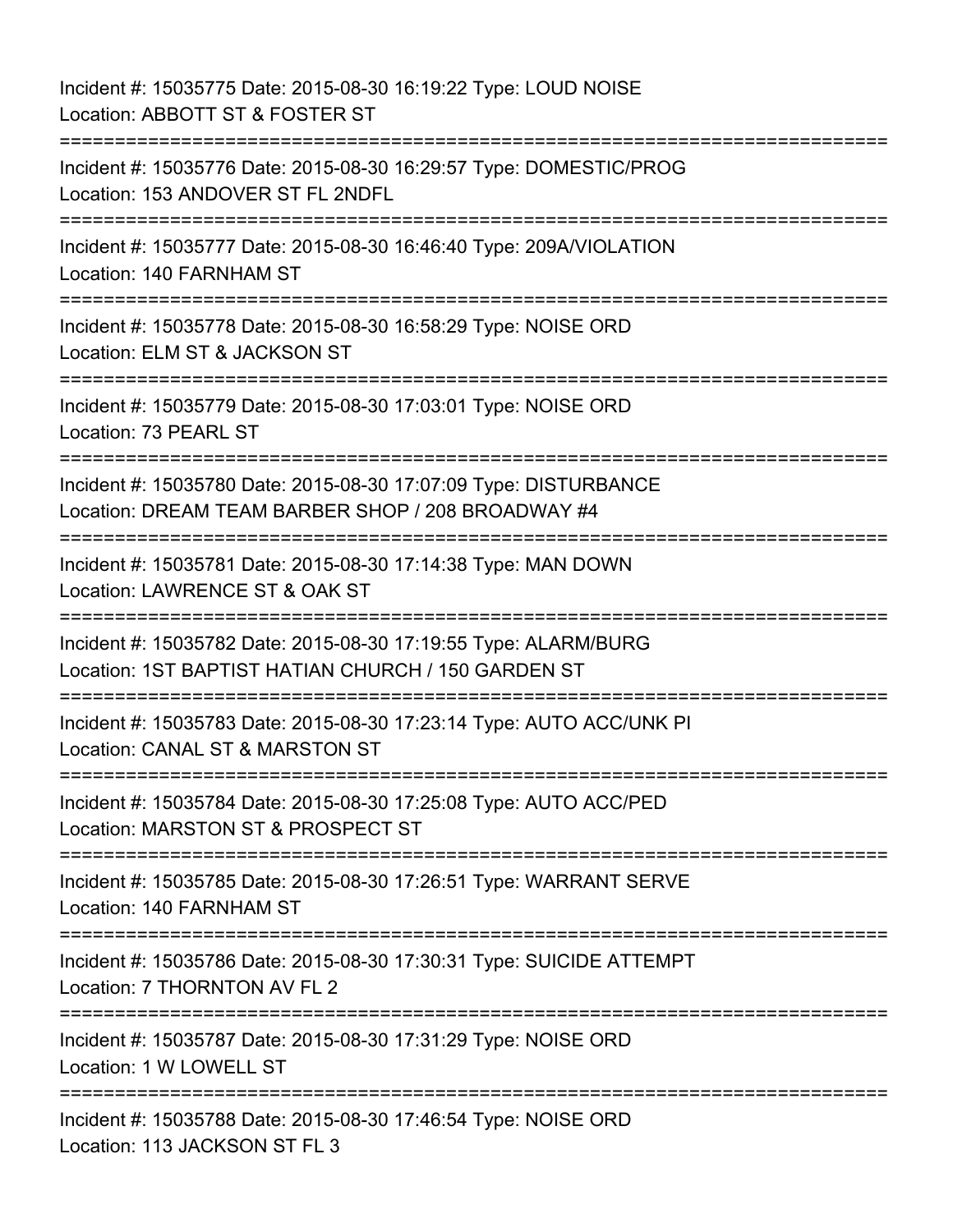Incident #: 15035789 Date: 2015-08-30 17:48:04 Type: DISORDERLY Location: BROOKFIELD ST & KENNETH ST =========================================================================== Incident #: 15035790 Date: 2015-08-30 17:53:38 Type: KEEP PEACE Location: 71 BERKELEY ST =========================================================================== Incident #: 15035791 Date: 2015-08-30 18:03:49 Type: NOISE ORD Location: 140-146 MARGIN ST =========================================================================== Incident #: 15035793 Date: 2015-08-30 18:04:42 Type: MISSING PERS Location: 153 ANDOVER ST =========================================================================== Incident #: 15035792 Date: 2015-08-30 18:06:07 Type: HIT & RUN M/V Location: 43 MAY ST =========================================================================== Incident #: 15035794 Date: 2015-08-30 18:17:20 Type: MAL DAMG PROG Location: 7 PROVIDENCE ST =========================================================================== Incident #: 15035795 Date: 2015-08-30 18:25:20 Type: WARRANT SERVE Location: ST ALFIO'S VILLA / 35 COMMON ST =========================================================================== Incident #: 15035797 Date: 2015-08-30 18:41:49 Type: NOISE ORD Location: 290 BROADWAY =========================================================================== Incident #: 15035796 Date: 2015-08-30 18:42:11 Type: NOISE ORD Location: TERRA LUNA CAFE / 225 ESSEX ST =========================================================================== Incident #: 15035798 Date: 2015-08-30 18:47:26 Type: WARRANT SERVE Location: 39 FRANKLIN ST =========================================================================== Incident #: 15035799 Date: 2015-08-30 18:53:28 Type: DISTURBANCE Location: 27 ABBOTT ST #1 FL 1 =========================================================================== Incident #: 15035800 Date: 2015-08-30 19:01:00 Type: HIT & RUN M/V Location: 39 MAY ST =========================================================================== Incident #: 15035801 Date: 2015-08-30 19:12:19 Type: NOISE ORD Location: 5 HAVERHILL ST =========================================================================== Incident #: 15035802 Date: 2015-08-30 19:56:55 Type: M/V STOP Location: CHICKERING ST & WINTHROP AV

===========================================================================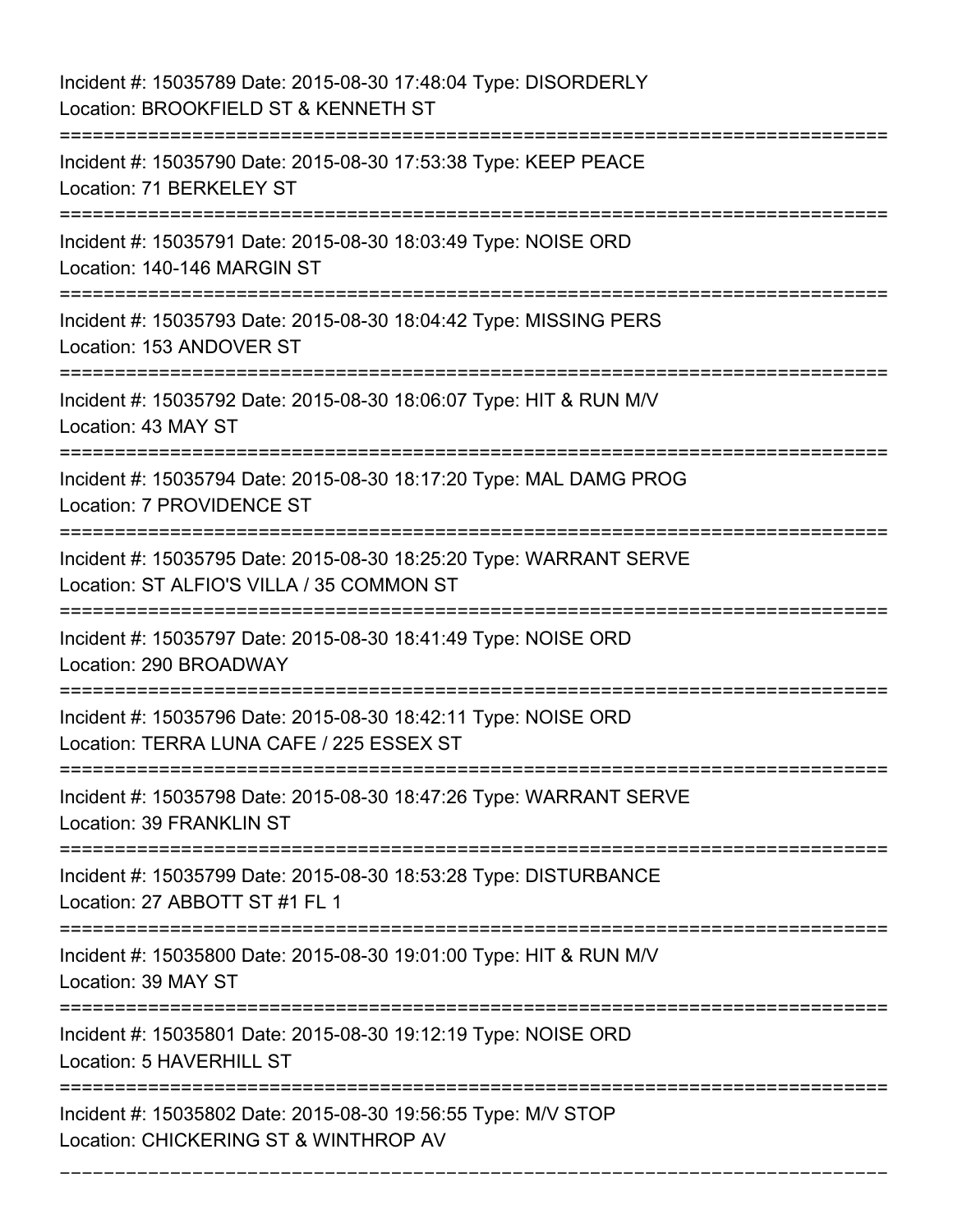| Incident #: 15035803 Date: 2015-08-30 20:01:48 Type: M/V STOP<br>Location: GRAFTON ST & WINTHROP AV                       |
|---------------------------------------------------------------------------------------------------------------------------|
| Incident #: 15035804 Date: 2015-08-30 20:02:04 Type: DISTURBANCE<br>Location: 71 E PLEASANT ST                            |
| Incident #: 15035805 Date: 2015-08-30 20:03:20 Type: NOISE ORD<br>Location: 29 TYLER ST                                   |
| Incident #: 15035806 Date: 2015-08-30 20:14:16 Type: B&E/PAST<br>Location: 5 JENNINGS ST #1 FL 1                          |
| Incident #: 15035807 Date: 2015-08-30 20:16:19 Type: NOISE ORD<br>Location: 53 KNOX ST                                    |
| Incident #: 15035808 Date: 2015-08-30 20:20:04 Type: ALARM/BURG<br>Location: 147 HAVERHILL ST                             |
| Incident #: 15035809 Date: 2015-08-30 20:22:04 Type: NOISE ORD<br>Location: 22 MONTGOMERY ST                              |
| Incident #: 15035810 Date: 2015-08-30 20:24:36 Type: THREATS<br>Location: 116 HAVERHILL ST                                |
| Incident #: 15035811 Date: 2015-08-30 20:36:37 Type: ALARM/BURG<br>Location: SOUTH LAWRENCE EAST SCHOOL / 165 CRAWFORD ST |
| Incident #: 15035812 Date: 2015-08-30 20:41:30 Type: GEN OFFENCES<br>Location: 251 ANDOVER ST                             |
| Incident #: 15035813 Date: 2015-08-30 20:44:32 Type: SUS PERS/MV<br>Location: HAWLEY ST & S BROADWAY                      |
| Incident #: 15035814 Date: 2015-08-30 20:49:40 Type: NOISE ORD<br>Location: 33 ALDER ST                                   |
| Incident #: 15035815 Date: 2015-08-30 20:50:52 Type: DOMESTIC/PROG<br>Location: 108 NEWBURY ST #404 FL 4                  |
| Incident #: 15035816 Date: 2015-08-30 20:54:59 Type: NOISE ORD<br>Location: 349 LAWRENCE ST                               |

===========================================================================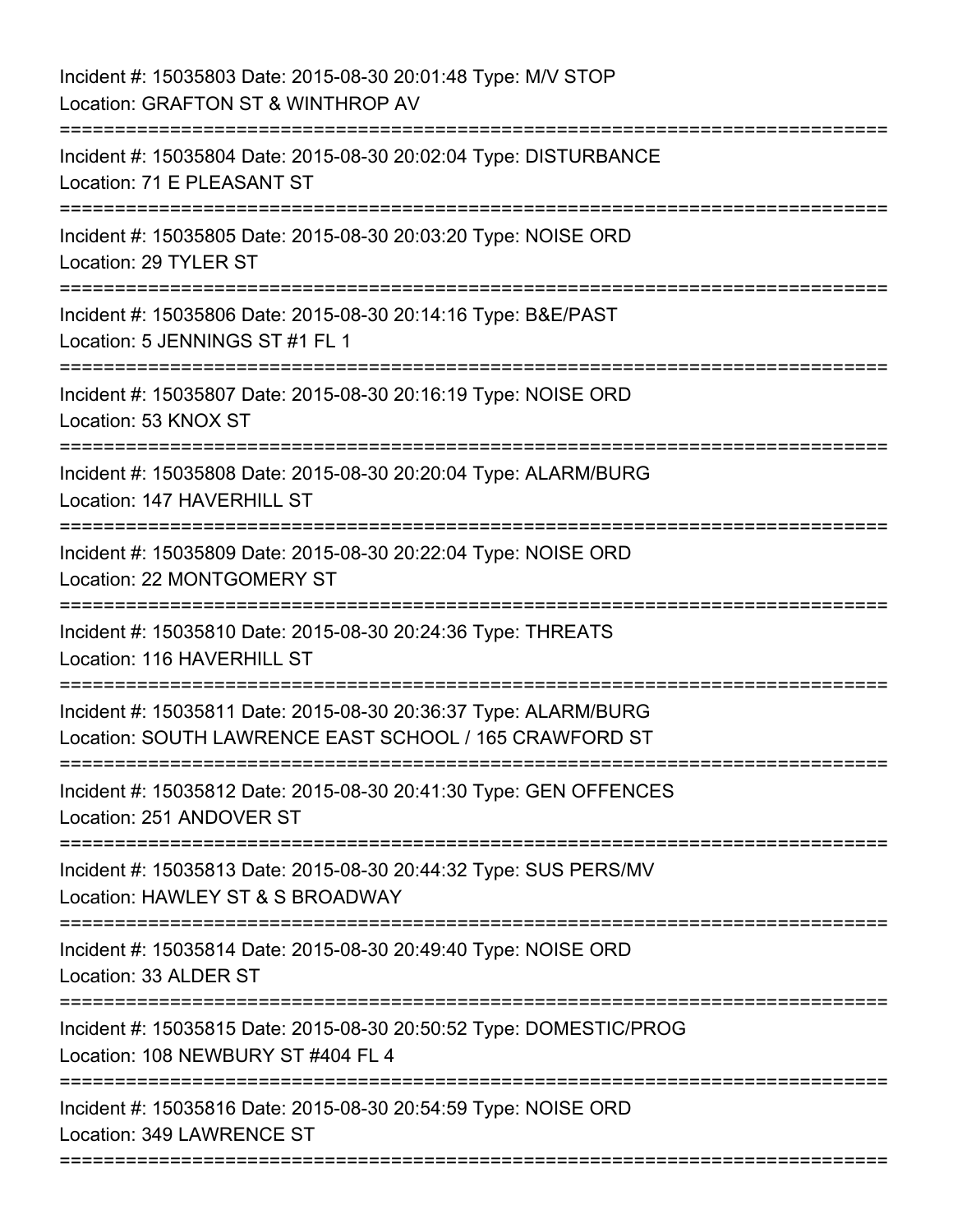| Incident #: 15035819 Date: 2015-08-30 20:56:35 Type: NOISE ORD<br><b>Location: MELROSE TER</b>                                                |
|-----------------------------------------------------------------------------------------------------------------------------------------------|
| Incident #: 15035817 Date: 2015-08-30 20:57:08 Type: DISTURBANCE<br><b>Location: COMMON ST</b>                                                |
| Incident #: 15035818 Date: 2015-08-30 20:58:56 Type: LOUD NOISE<br>Location: 311 WATER ST #20<br>----------------------------                 |
| Incident #: 15035820 Date: 2015-08-30 21:04:56 Type: DISORDERLY<br>Location: ABBOTT ST & PHILLIPS ST                                          |
| Incident #: 15035821 Date: 2015-08-30 21:09:56 Type: TOW OF M/V<br>Location: WASHINGTON MILLS / 250 CANAL ST<br>============================= |
| Incident #: 15035822 Date: 2015-08-30 21:23:36 Type: NOISE ORD<br>Location: 1 MILL ST                                                         |
| Incident #: 15035823 Date: 2015-08-30 21:25:15 Type: NOISE ORD<br>Location: W DALTON ST                                                       |
| Incident #: 15035824 Date: 2015-08-30 21:27:38 Type: DISTURBANCE<br>Location: HAFFNERS / MARKET ST & PARKER ST                                |
| Incident #: 15035825 Date: 2015-08-30 21:28:22 Type: NOISE ORD<br>Location: 25 1/2 SUMMER ST FL 3                                             |
| Incident #: 15035826 Date: 2015-08-30 21:32:35 Type: LOUD NOISE<br>Location: 61 MAPLE ST                                                      |
| Incident #: 15035827 Date: 2015-08-30 21:33:16 Type: NOISE ORD<br>Location: 114 SALEM ST                                                      |
| Incident #: 15035828 Date: 2015-08-30 21:41:18 Type: NEIGHBOR PROB<br>Location: YMCA / 40 LAWRENCE ST #319 FL 3                               |
| Incident #: 15035829 Date: 2015-08-30 21:46:16 Type: SUS PERS/MV<br>Location: E HAVERHILL ST & NEWBURY ST                                     |
| Incident #: 15035830 Date: 2015-08-30 21:48:39 Type: NEIGHBOR PROB<br>Location: 341 LAWRENCE ST                                               |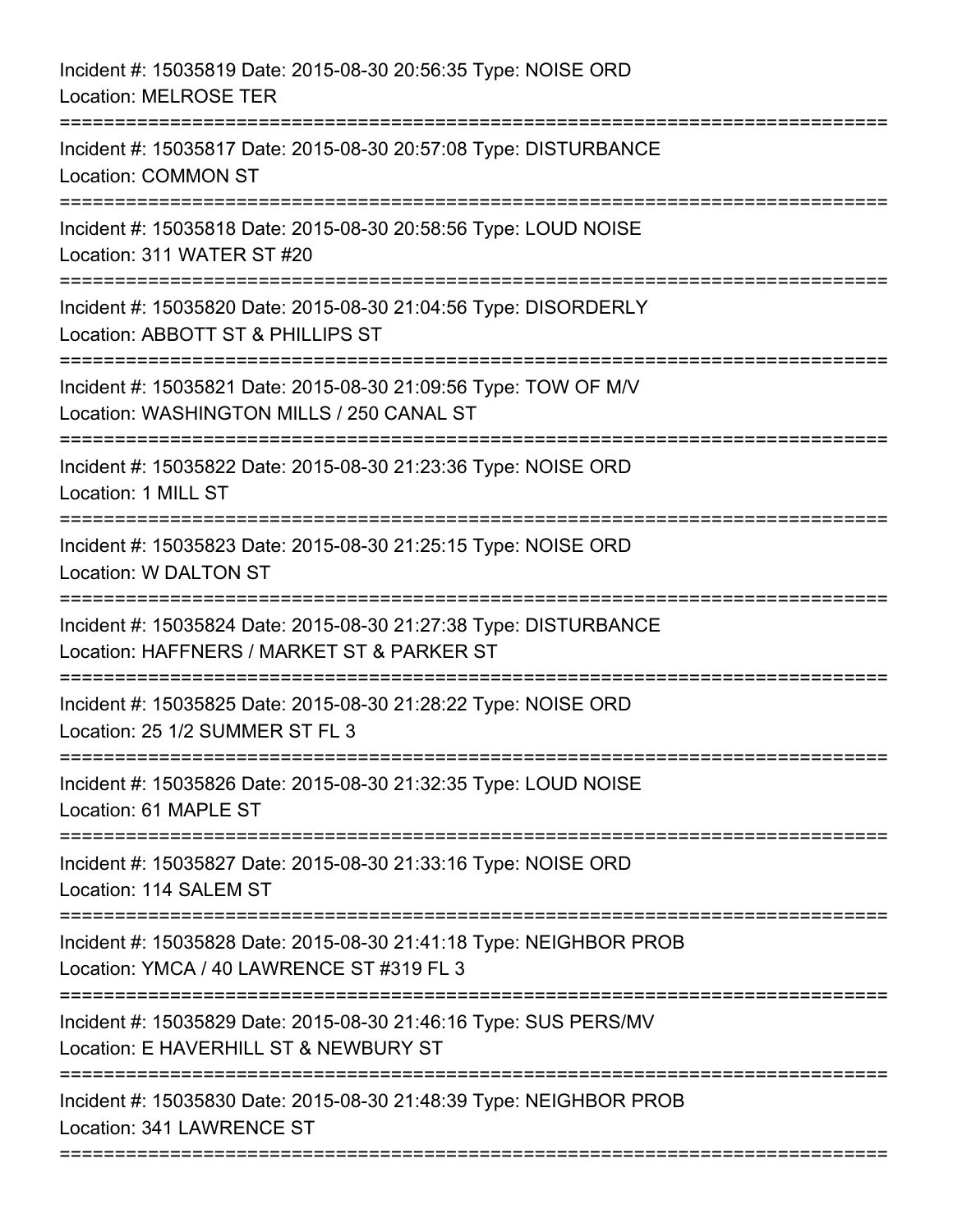Location: 171 JCKSON ST

| Incident #: 15035832 Date: 2015-08-30 21:52:37 Type: NOISE ORD<br>Location: HAVERHILL ST & MIDDLEBURY ST                             |
|--------------------------------------------------------------------------------------------------------------------------------------|
| Incident #: 15035833 Date: 2015-08-30 21:54:30 Type: M/V STOP<br>Location: 14 MELROSE ST                                             |
| :==============================<br>Incident #: 15035834 Date: 2015-08-30 22:28:17 Type: M/V STOP<br>Location: ERVING AV & JACKSON ST |
| Incident #: 15035835 Date: 2015-08-30 22:31:42 Type: CK WELL BEING<br>Location: 222 ESSEX ST #201                                    |
| Incident #: 15035836 Date: 2015-08-30 22:40:36 Type: M/V STOP<br>Location: LAWRENCE ST & MYRTLE ST                                   |
| :======================<br>Incident #: 15035838 Date: 2015-08-30 22:51:19 Type: NOISE ORD<br>Location: DENNYS / 160 WINTHROP AV      |
| :=====================<br>Incident #: 15035837 Date: 2015-08-30 22:55:21 Type: ASSIST FIRE<br>Location: 681 ESSEX ST                 |
| :========================<br>Incident #: 15035839 Date: 2015-08-30 23:06:35 Type: UNKNOWN PROB<br>Location: 131 S UNION ST FL 2      |
| Incident #: 15035840 Date: 2015-08-30 23:06:53 Type: NOISE ORD<br>Location: 320 LAWRENCE ST                                          |
| Incident #: 15035841 Date: 2015-08-30 23:10:52 Type: M/V STOP<br>Location: HAVERHILL ST & LAWRENCE ST                                |
| Incident #: 15035842 Date: 2015-08-30 23:14:20 Type: NOISE ORD<br>Location: 530 HAVERHILL ST FL 1                                    |
| Incident #: 15035843 Date: 2015-08-30 23:18:32 Type: B&E/PROG<br>Location: 22 ORCHARD ST                                             |
| Incident #: 15035844 Date: 2015-08-30 23:40:09 Type: KEEP PEACE<br>Location: 41 BROOK ST FL 3<br>,,,,,,,,,,,,,,,,                    |
|                                                                                                                                      |